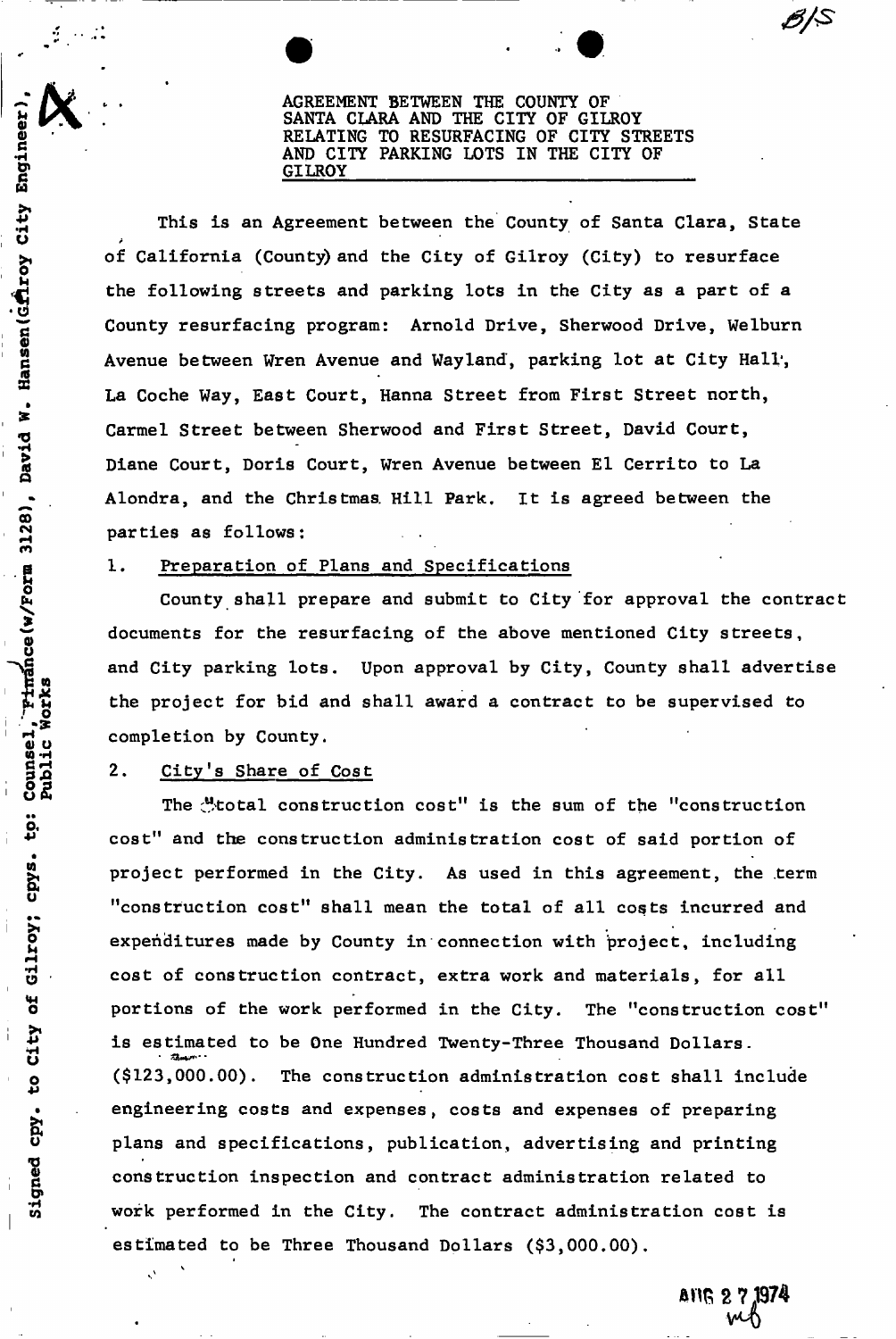Within twenty-one (21) days after County advertises the project for bid, City shall pay to County the sum of One Hundred Twenty-Six Thousand Dollars (\$126,000.00), which is the amount presently estimated by County to be the "total construction cost" of the project as located within the incorporated area of City.

## 3. Insurance

County shall require any contractor awarded a contract for any portion of the project to secure and maintain in full force and effect at all times during the construction of the project and until the project is accepted by County, public liability and property damage insurance in forms and limits of liability satisfactory and acceptable to both City and County, insuring the City and County and their respective officers and employees from and against any claim, loss, liability, cost or expense arising out of or in any way connected with the construction of the project.

The aforementioned policy shall contain a provision that the insurance afforded thereby to City and County and their respective officers and employees shall be primary insurance to the full limits of liability of the policy and that if the City or County or their respective officers and employees have other insurance against a loss covered by such policy that other insurance shall be excess insurance only.

## 4. Final Accounting

Upon completion of the project, County shall submit to City a final accounting of the actual "total construction cost". In the event this final accounting shows that the sum advanced to County by City as required in paragraph 2 of this agreement is less than the total construction cost for improving the above mentioned streets, City shall pay County the difference within sixty (60) days from receipt of the final accounting. However, in the event this final accounting shows that the sum advanced to County is more than the total construction cost, County shall return the difference to City within sixty (60) days.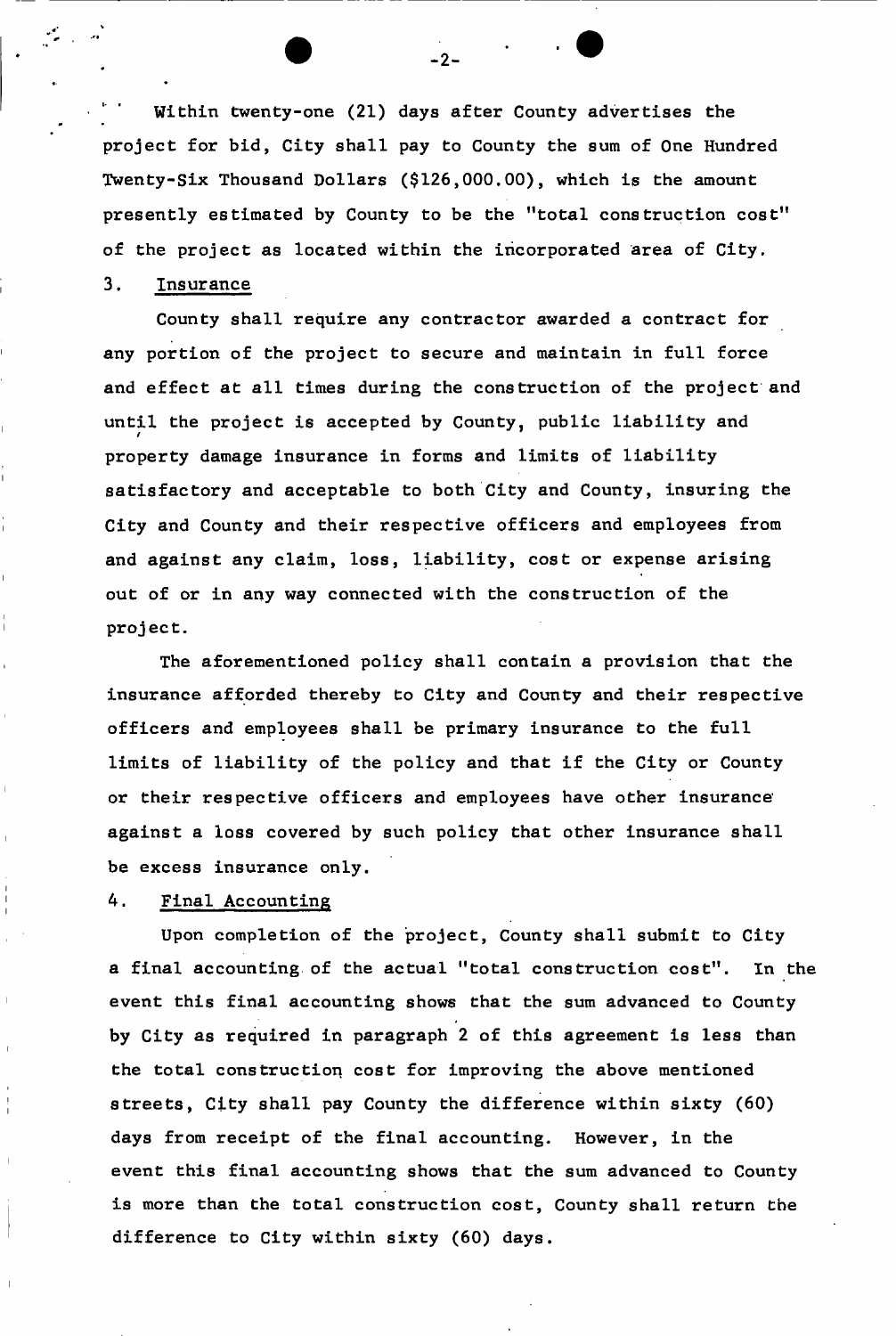### 5. Records and Accounts

County shall keep, maintain and render available for inspection by City or its authorized representatives<sup>'</sup> records and books which will provide a complete and accurate account of all costs, fees and expenditures made by County on construction costs of the project.

## 6. Termination

 $\mathbf{r}$  is a set of  $\mathbf{r}$ 

This agreement shall terminate on December 1, 1974 if Cpunty has not awarded a contract for construction of the above mentioned project prior to that date. In the event of such a termination County shall refund to City all sums advanced under paragraph 2 of this agreement.

IN WITNESS WHEREOF, THE PARTIES HERETO HAVE EXECUTED THIS AGREEMENT ON:

| August 5, 1974 |  |              |
|----------------|--|--------------|
|                |  | AUG 2 7 1974 |

By City of Gilroy By County of Santa Clara

TEST: DONALD M. rd of  $\epsilon$ <u>Dhue T</u> NS Clerk risors

COUNTY OF SANTA CLARA

Board of Supervrsors County o**n** Santa Clara Chairman State of California

APPROVED AS TO FORM: istant/Deputy County Counsel

CITY OF GILROY

BGoodrich

VED AS TC

3-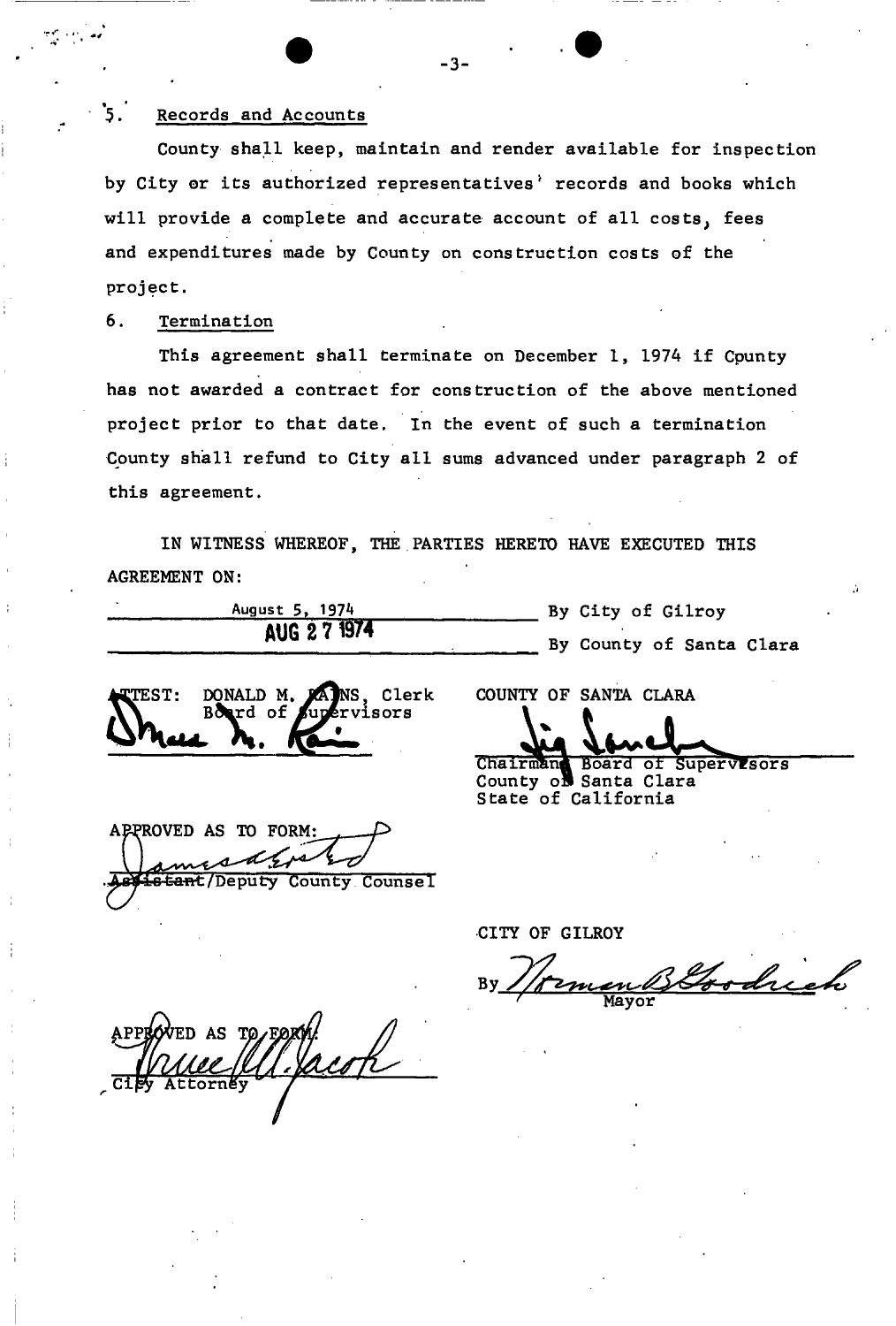# **County of Santa Clara**

 $\cdots$ 



**Office of the Board of Supervisors**  524 County Administration Building 70 West Hedding Street San Jose, California 95110 299-2323 Area Code 408

Sig Sanchez, *District 1*<br>Bominic L. Cortese, *District 2*<br>Dan Mc Corquodale, *District 3*<br>Ralph H. Mehrkens, *District 4*<br>Victor Calvo, *District 5* 

 $\ddotsc$ 

**August 27, 1974** 

**Susanna E. steinmetz, clerk City of Gllroy City Hall P. 0. Box 66 Gllroy, California 95020** 

Subject: Agreement with City of Gilroy

**f o <sup>r</sup> Resurfacing of City Streets and Parking Lots** 

# **Dear Mrs. Steinmetzt**

**Enclosed you will find a fully executed copy of the subject Agreement between the County of Santa Clara and the party named above. The Board of Supervisors**  at its regularly scheduled meeting on **August 27, 1974 approved this Agreement on behalf of the County.** 

**The enclosed copy is for your records.** 

**Very truly yours,** 

**BOARD OF SUPERVISORS Donald M. Rains, Clerk** 

**Byi Deputy Clerk** 

**DMR vas**<br>Enclosure<sub>(1)</sub>

**CCs Counsel Finance(w/Form 3128) David W. Hansen Gllroy City Engineer Public Works**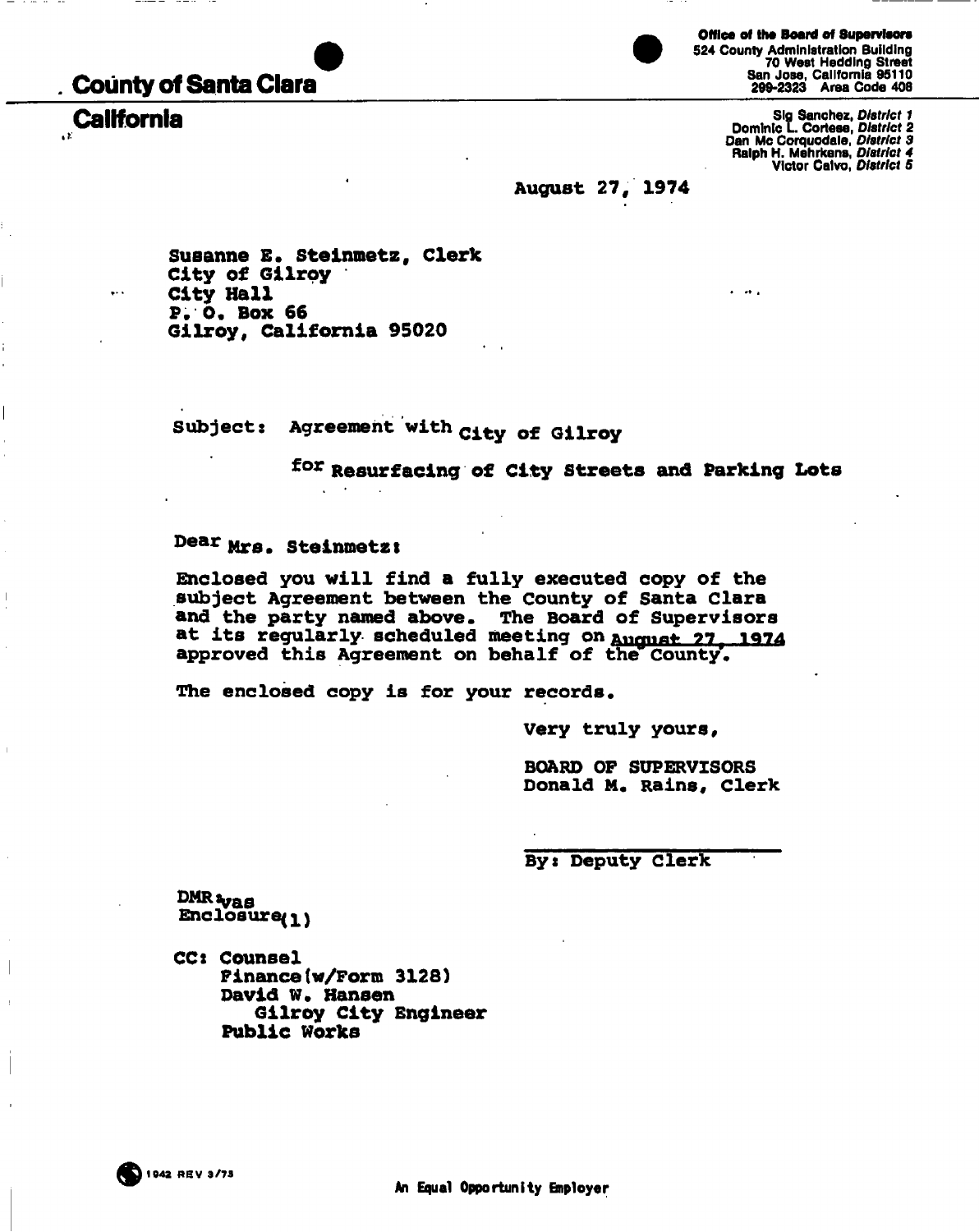### **BOARD OF SUPERVISORS SANTA CLARA COUNTY**

DATE August 27, 1974

Agreement

The following contractXwas.VawardedCoxVchangeCorder was approved by the

Board of Supervisors at a meeting held:

 $\mathcal{A}$ 

 $c_{\cdot}$ 

|                                | Project to be charged Agreement with City of Gilroy relating to |                        |
|--------------------------------|-----------------------------------------------------------------|------------------------|
|                                | resurfacing of city streets and parking lots                    |                        |
|                                | For the amount of \$ see copy of Agreement attached             |                        |
|                                | City of Gilroy                                                  |                        |
|                                |                                                                 |                        |
| <b>Rudowt</b> T <del>iam</del> | ----------                                                      | (for Controller's use) |

ŧ,

DONALD M. RAINS<br>Clerk of the Board

WHITE ---- CONTROLLER  $<sup>3128</sup>$ </sup>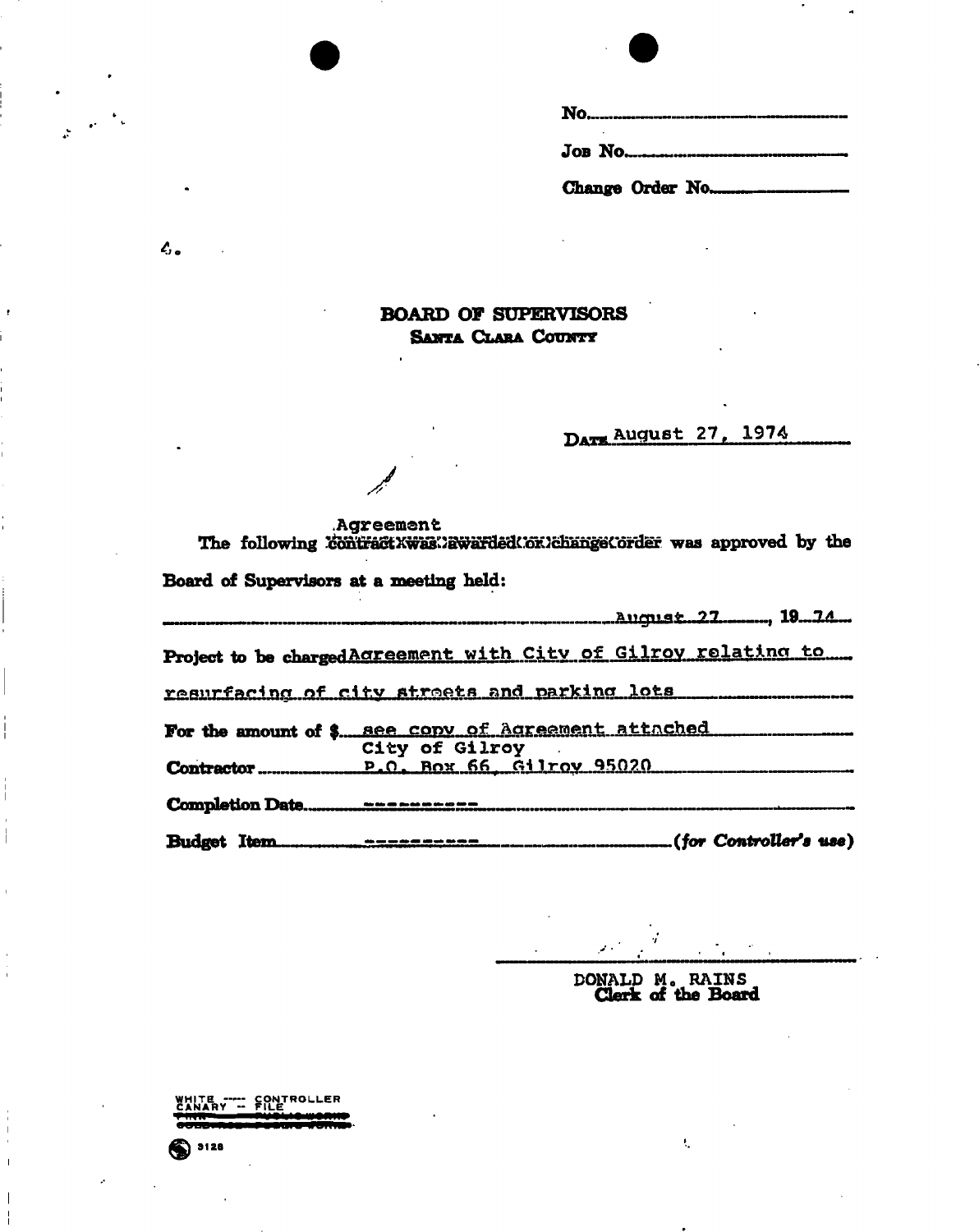| County of Santa Clara |                        | <b>Department of Public Works</b><br>1555 Berger Drive<br>San Jose, California 95112 |
|-----------------------|------------------------|--------------------------------------------------------------------------------------|
| California.           |                        |                                                                                      |
|                       | TRANSMITTAL MEMORANDUM | S.D                                                                                  |

 $\texttt{Page\_l\_of\_l}$ 

DATE: August 14, 1974

FOR: BOARD OF SUPERVISORS AGENDA OF August 27 , 19 74

FROM: MONTINI, PUBLIC WORKS, ENGINEERING

TITLE: AGREEMENT BETWEEN THE COUNTY OF SANTA CLARA AND THE CITY OF GILROY RELATING TO RESURFACING OF CITY STREETS AND PARKING LOTS IN THE CITY OF GILROY

#### DESCRIPTION:

The County Public Works Department is proposing to let a contract to resurface portions of Colombet Avenue and Tennant Avenue in the South County area. The City of Gilroy has requested the County Public Works Department to include the resurfacing of some of the City's streets and parking lots as a part of the County's resurfacing project. The attached agreement provides for the City of.Gilroy to reimburse the County for all costs and expenditures incurred in performing the City's portion of the project.

The contract documents for the resurfacing project and a budget transfer for the City of Gilroy's reimbursement to the County are concurrently being presented for your approval.

Approval is recommended.

One fully executed copy should be sent to:

Mr. David W. Hansen City Engineer City of Gilroy 7377 Church Street<br>Gilroy, California 95020 Gilroy, California

LM: AKC:vlt

»

attachments

| MAPPROVED:                 | JAMES POTT        | HOWARD CAMPEN          |
|----------------------------|-------------------|------------------------|
| AGENDA DATA:               | DATE:<br>ITEM NO: | BOARD ACTION:          |
| $\mathbb{Q}$ )755 REV 2/73 |                   | AUG 27<br>$\mathbf{S}$ |